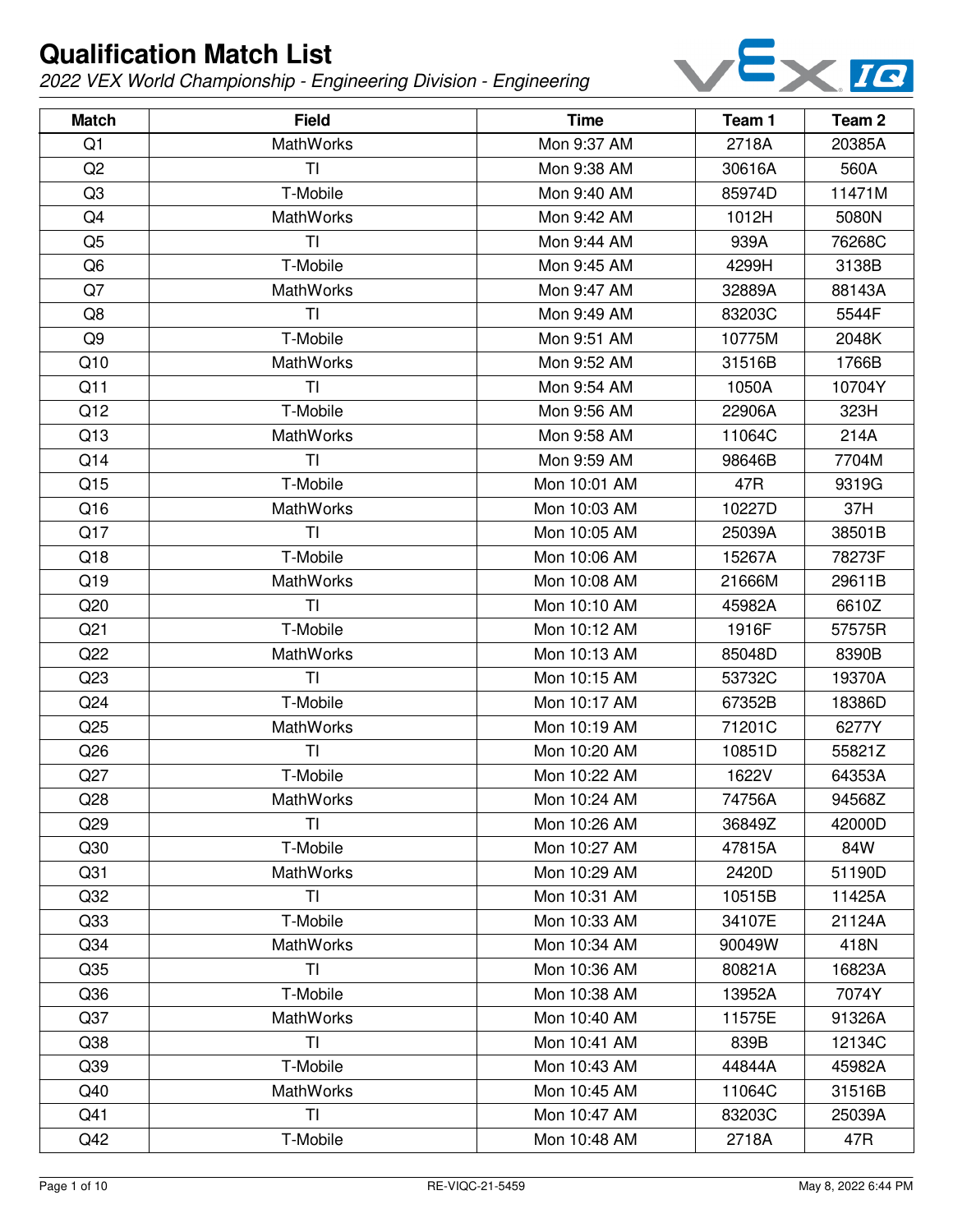

| <b>Match</b> | <b>Field</b>     | <b>Time</b>  | Team 1 | Team <sub>2</sub> |
|--------------|------------------|--------------|--------|-------------------|
| Q43          | MathWorks        | Mon 10:50 AM | 76268C | 85974D            |
| Q44          | TI               | Mon 10:52 AM | 3138B  | 10227D            |
| Q45          | T-Mobile         | Mon 10:54 AM | 11471M | 4299H             |
| Q46          | <b>MathWorks</b> | Mon 10:55 AM | 64353A | 57575R            |
| Q47          | ΤI               | Mon 10:57 AM | 74756A | 15267A            |
| Q48          | T-Mobile         | Mon 10:59 AM | 94568Z | 8390B             |
| Q49          | <b>MathWorks</b> | Mon 11:01 AM | 2048K  | 78273F            |
| Q50          | TI               | Mon 11:02 AM | 5544F  | 98646B            |
| Q51          | T-Mobile         | Mon 11:04 AM | 37H    | 1050A             |
| Q52          | MathWorks        | Mon 11:06 AM | 11425A | 34107E            |
| Q53          | TI               | Mon 11:08 AM | 10704Y | 1622V             |
| Q54          | T-Mobile         | Mon 11:09 AM | 67352B | 10515B            |
| Q55          | MathWorks        | Mon 11:11 AM | 9319G  | 36849Z            |
| Q56          | <b>TI</b>        | Mon 11:13 AM | 88143A | 7704M             |
| Q57          | T-Mobile         | Mon 11:15 AM | 13952A | 839B              |
| Q58          | MathWorks        | Mon 11:16 AM | 44844A | 11575E            |
| Q59          | TI               | Mon 11:18 AM | 5080N  | 214A              |
| Q60          | T-Mobile         | Mon 11:20 AM | 18386D | 21666M            |
| Q61          | MathWorks        | Mon 11:22 AM | 20385A | 1916F             |
| Q62          | TI               | Mon 11:23 AM | 12134C | 51190D            |
| Q63          | T-Mobile         | Mon 11:25 AM | 21124A | 10851D            |
| Q64          | MathWorks        | Mon 11:27 AM | 19370A | 7074Y             |
| Q65          | TI               | Mon 11:29 AM | 29611B | 2420D             |
| Q66          | T-Mobile         | Mon 11:30 AM | 6610Z  | 84W               |
| Q67          | MathWorks        | Mon 11:32 AM | 42000D | 560A              |
| Q68          | TI               | Mon 11:34 AM | 1766B  | 22906A            |
| Q69          | T-Mobile         | Mon 11:36 AM | 30616A | 939A              |
| Q70          | MathWorks        | Mon 11:37 AM | 10775M | 80821A            |
| Q71          | TI               | Mon 11:39 AM | 47815A | 71201C            |
| Q72          | T-Mobile         | Mon 11:41 AM | 418N   | 32889A            |
| Q73          | <b>MathWorks</b> | Mon 11:43 AM | 85048D | 1012H             |
| Q74          | TI               | Mon 11:44 AM | 91326A | 55821Z            |
| Q75          | T-Mobile         | Mon 11:46 AM | 16823A | 38501B            |
| Q76          | <b>MathWorks</b> | Mon 11:48 AM | 323H   | 6277Y             |
| Q77          | TI               | Mon 11:50 AM | 90049W | 53732C            |
| Q78          | T-Mobile         | Mon 1:00 PM  | 8390B  | 37H               |
| Q79          | <b>MathWorks</b> | Mon 1:01 PM  | 10227D | 11471M            |
| Q80          | TI               | Mon 1:03 PM  | 36849Z | 67352B            |
| Q81          | T-Mobile         | Mon 1:05 PM  | 88143A | 13952A            |
| Q82          | MathWorks        | Mon 1:07 PM  | 51190D | 25039A            |
| Q83          | TI               | Mon 1:08 PM  | 21666M | 76268C            |
| Q84          | T-Mobile         | Mon 1:10 PM  | 29611B | 21124A            |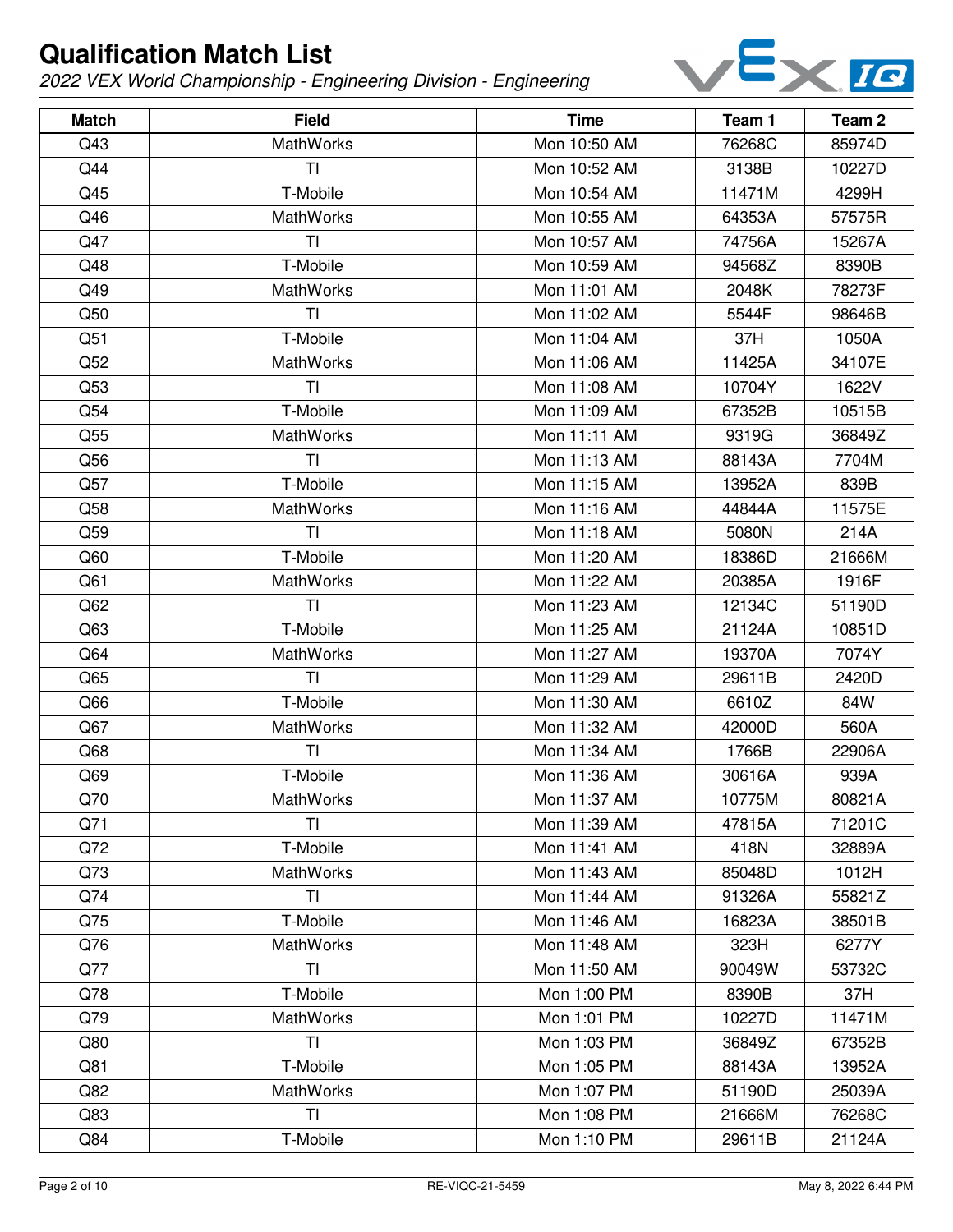

| <b>Match</b> | <b>Field</b>     | <b>Time</b> | Team 1 | Team <sub>2</sub> |
|--------------|------------------|-------------|--------|-------------------|
| Q85          | <b>MathWorks</b> | Mon 1:12 PM | 84W    | 1050A             |
| Q86          | TI               | Mon 1:14 PM | 6610Z  | 19370A            |
| Q87          | T-Mobile         | Mon 1:15 PM | 1916F  | 10851D            |
| Q88          | <b>MathWorks</b> | Mon 1:17 PM | 1622V  | 15267A            |
| Q89          | TI               | Mon 1:19 PM | 560A   | 11575E            |
| Q90          | T-Mobile         | Mon 1:21 PM | 34107E | 42000D            |
| Q91          | <b>MathWorks</b> | Mon 1:22 PM | 2420D  | 11064C            |
| Q92          | T <sub>l</sub>   | Mon 1:24 PM | 98646B | 30616A            |
| Q93          | T-Mobile         | Mon 1:26 PM | 12134C | 1766B             |
| Q94          | MathWorks        | Mon 1:28 PM | 2718A  | 74756A            |
| Q95          | TI               | Mon 1:29 PM | 6277Y  | 11425A            |
| Q96          | T-Mobile         | Mon 1:31 PM | 18386D | 53732C            |
| Q97          | MathWorks        | Mon 1:33 PM | 939A   | 10515B            |
| Q98          | TI               | Mon 1:35 PM | 1012H  | 10775M            |
| Q99          | T-Mobile         | Mon 1:36 PM | 323H   | 2048K             |
| Q100         | MathWorks        | Mon 1:38 PM | 32889A | 20385A            |
| Q101         | TI               | Mon 1:40 PM | 38501B | 83203C            |
| Q102         | T-Mobile         | Mon 1:42 PM | 31516B | 45982A            |
| Q103         | MathWorks        | Mon 1:43 PM | 55821Z | 839B              |
| Q104         | TI               | Mon 1:45 PM | 47R    | 64353A            |
| Q105         | T-Mobile         | Mon 1:47 PM | 78273F | 94568Z            |
| Q106         | MathWorks        | Mon 1:49 PM | 4299H  | 90049W            |
| Q107         | T1               | Mon 1:50 PM | 10704Y | 91326A            |
| Q108         | T-Mobile         | Mon 1:52 PM | 7704M  | 5544F             |
| Q109         | MathWorks        | Mon 1:54 PM | 9319G  | 3138B             |
| Q110         | TI               | Mon 1:56 PM | 214A   | 85974D            |
| Q111         | T-Mobile         | Mon 1:57 PM | 57575R | 44844A            |
| Q112         | MathWorks        | Mon 1:59 PM | 71201C | 5080N             |
| Q113         | T <sub>l</sub>   | Mon 2:01 PM | 7074Y  | 47815A            |
| Q114         | T-Mobile         | Mon 2:03 PM | 16823A | 22906A            |
| Q115         | MathWorks        | Mon 2:04 PM | 80821A | 85048D            |
| Q116         | TI               | Mon 2:06 PM | 418N   | 8390B             |
| Q117         | T-Mobile         | Mon 2:08 PM | 19370A | 74756A            |
| Q118         | MathWorks        | Mon 2:10 PM | 560A   | 323H              |
| Q119         | TI               | Mon 2:11 PM | 1766B  | 21666M            |
| Q120         | T-Mobile         | Mon 2:13 PM | 25039A | 10227D            |
| Q121         | <b>MathWorks</b> | Mon 2:15 PM | 21124A | 1916F             |
| Q122         | T <sub>l</sub>   | Mon 2:17 PM | 34107E | 83203C            |
| Q123         | T-Mobile         | Mon 2:18 PM | 11471M | 20385A            |
| Q124         | MathWorks        | Mon 2:20 PM | 38501B | 839B              |
| Q125         | T <sub>l</sub>   | Mon 2:22 PM | 45982A | 67352B            |
| Q126         | T-Mobile         | Mon 2:24 PM | 84W    | 31516B            |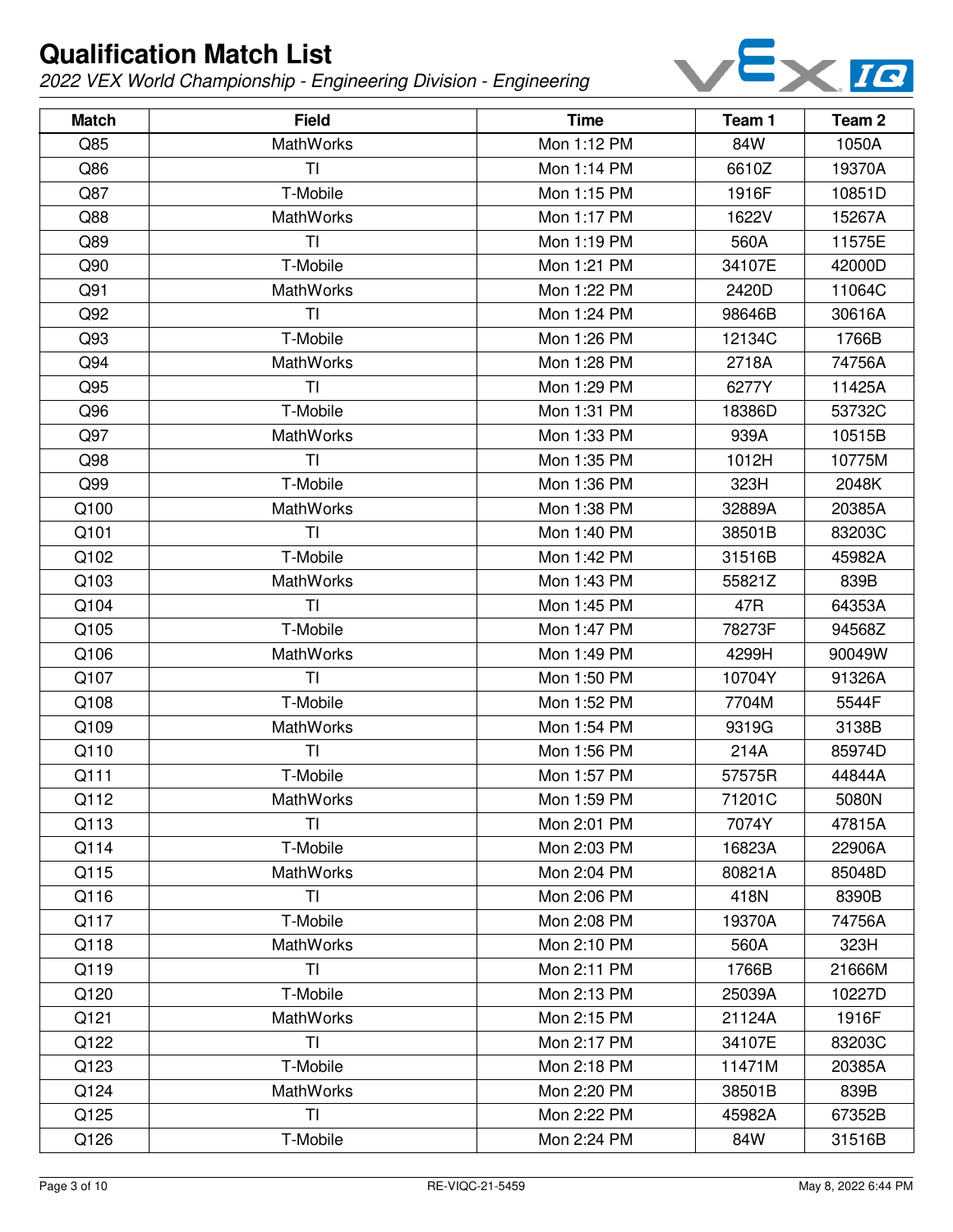

| <b>Match</b> | <b>Field</b>     | <b>Time</b> | Team 1 | Team <sub>2</sub> |
|--------------|------------------|-------------|--------|-------------------|
| Q127         | <b>MathWorks</b> | Mon 2:25 PM | 7704M  | 55821Z            |
| Q128         | ΤI               | Mon 2:27 PM | 51190D | 30616A            |
| Q129         | T-Mobile         | Mon 2:29 PM | 2048K  | 1012H             |
| Q130         | <b>MathWorks</b> | Mon 2:31 PM | 57575R | 939A              |
| Q131         | TI               | Mon 2:32 PM | 71201C | 9319G             |
| Q132         | T-Mobile         | Mon 2:34 PM | 2420D  | 10775M            |
| Q133         | MathWorks        | Mon 2:36 PM | 85974D | 47815A            |
| Q134         | TI               | Mon 2:38 PM | 53732C | 80821A            |
| Q135         | T-Mobile         | Mon 2:39 PM | 11064C | 88143A            |
| Q136         | MathWorks        | Mon 2:41 PM | 11575E | 418N              |
| Q137         | TI               | Mon 2:43 PM | 94568Z | 85048D            |
| Q138         | T-Mobile         | Mon 2:45 PM | 78273F | 1622V             |
| Q139         | MathWorks        | Mon 2:46 PM | 6277Y  | 18386D            |
| Q140         | <b>TI</b>        | Mon 2:48 PM | 64353A | 32889A            |
| Q141         | T-Mobile         | Mon 2:50 PM | 44844A | 6610Z             |
| Q142         | MathWorks        | Mon 2:52 PM | 37H    | 12134C            |
| Q143         | <b>TI</b>        | Mon 2:53 PM | 5544F  | 10704Y            |
| Q144         | T-Mobile         | Mon 2:55 PM | 47R    | 36849Z            |
| Q145         | MathWorks        | Mon 2:57 PM | 15267A | 91326A            |
| Q146         | TI               | Mon 2:59 PM | 90049W | 16823A            |
| Q147         | T-Mobile         | Mon 3:00 PM | 98646B | 4299H             |
| Q148         | MathWorks        | Mon 3:02 PM | 3138B  | 214A              |
| Q149         | TI               | Mon 3:04 PM | 10515B | 2718A             |
| Q150         | T-Mobile         | Mon 3:06 PM | 7074Y  | 10851D            |
| Q151         | MathWorks        | Mon 3:07 PM | 11425A | 13952A            |
| Q152         | TI               | Mon 3:09 PM | 1050A  | 42000D            |
| Q153         | T-Mobile         | Mon 3:11 PM | 76268C | 5080N             |
| Q154         | MathWorks        | Mon 3:13 PM | 22906A | 29611B            |
| Q155         | T <sub>l</sub>   | Mon 3:14 PM | 30616A | 34107E            |
| Q156         | T-Mobile         | Mon 3:16 PM | 51190D | 85048D            |
| Q157         | <b>MathWorks</b> | Mon 3:18 PM | 21124A | 94568Z            |
| Q158         | TI               | Mon 3:20 PM | 78273F | 88143A            |
| Q159         | T-Mobile         | Mon 3:21 PM | 19370A | 418N              |
| Q160         | <b>MathWorks</b> | Mon 3:23 PM | 8390B  | 83203C            |
| Q161         | TI               | Mon 3:25 PM | 7704M  | 560A              |
| Q162         | T-Mobile         | Mon 3:27 PM | 5544F  | 85974D            |
| Q163         | <b>MathWorks</b> | Mon 3:28 PM | 38501B | 939A              |
| Q164         | TI               | Mon 3:30 PM | 91326A | 36849Z            |
| Q165         | T-Mobile         | Mon 3:32 PM | 53732C | 25039A            |
| Q166         | MathWorks        | Mon 3:34 PM | 32889A | 98646B            |
| Q167         | TI               | Mon 3:35 PM | 74756A | 45982A            |
| Q168         | T-Mobile         | Mon 3:37 PM | 80821A | 84W               |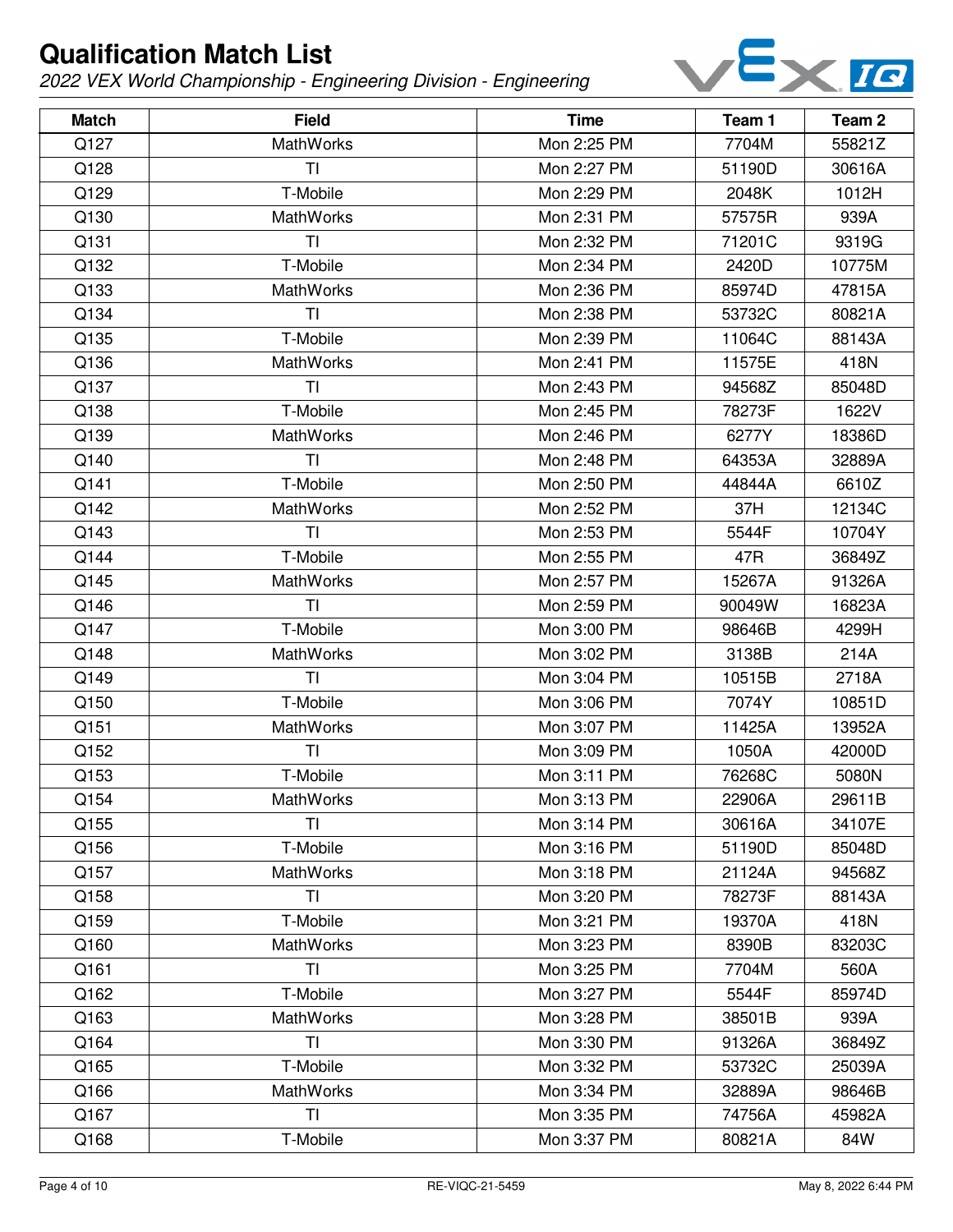

| <b>Match</b> | <b>Field</b>     | <b>Time</b> | Team 1 | Team <sub>2</sub> |
|--------------|------------------|-------------|--------|-------------------|
| Q169         | MathWorks        | Mon 3:39 PM | 1012H  | 7074Y             |
| Q170         | ΤI               | Mon 3:41 PM | 13952A | 64353A            |
| Q171         | T-Mobile         | Mon 3:42 PM | 42000D | 6277Y             |
| Q172         | MathWorks        | Mon 3:44 PM | 2718A  | 90049W            |
| Q173         | TI               | Mon 3:46 PM | 1916F  | 76268C            |
| Q174         | T-Mobile         | Mon 3:48 PM | 1766B  | 71201C            |
| Q175         | <b>MathWorks</b> | Mon 3:49 PM | 9319G  | 67352B            |
| Q176         | <b>TI</b>        | Mon 3:51 PM | 37H    | 44844A            |
| Q177         | T-Mobile         | Mon 3:53 PM | 21666M | 323H              |
| Q178         | MathWorks        | Mon 3:55 PM | 47815A | 10775M            |
| Q179         | <b>TI</b>        | Mon 3:56 PM | 20385A | 18386D            |
| Q180         | T-Mobile         | Mon 3:58 PM | 839B   | 29611B            |
| Q181         | <b>MathWorks</b> | Mon 4:00 PM | 12134C | 22906A            |
| Q182         | <b>TI</b>        | Mon 4:02 PM | 3138B  | 1050A             |
| Q183         | T-Mobile         | Mon 4:03 PM | 214A   | 55821Z            |
| Q184         | MathWorks        | Mon 4:05 PM | 16823A | 10704Y            |
| Q185         | T <sub>l</sub>   | Mon 4:07 PM | 4299H  | 10515B            |
| Q186         | T-Mobile         | Mon 4:09 PM | 57575R | 2420D             |
| Q187         | MathWorks        | Mon 4:10 PM | 15267A | 2048K             |
| Q188         | TI               | Mon 4:12 PM | 11425A | 11064C            |
| Q189         | T-Mobile         | Mon 4:14 PM | 31516B | 10227D            |
| Q190         | MathWorks        | Mon 4:16 PM | 10851D | 1622V             |
| Q191         | TI               | Mon 4:17 PM | 5080N  | 11575E            |
| Q192         | T-Mobile         | Mon 4:19 PM | 6610Z  | 47R               |
| Q193         | MathWorks        | Mon 4:21 PM | 11471M | 34107E            |
| Q194         | T <sub>l</sub>   | Mon 4:23 PM | 560A   | 9319G             |
| Q195         | T-Mobile         | Mon 4:24 PM | 44844A | 38501B            |
| Q196         | MathWorks        | Mon 4:26 PM | 7704M  | 2718A             |
| Q197         | <b>TI</b>        | Mon 4:28 PM | 85974D | 74756A            |
| Q198         | T-Mobile         | Mon 4:30 PM | 18386D | 32889A            |
| Q199         | <b>MathWorks</b> | Mon 4:31 PM | 7074Y  | 78273F            |
| Q200         | ΤI               | Mon 4:33 PM | 20385A | 94568Z            |
| Q201         | T-Mobile         | Mon 4:35 PM | 76268C | 64353A            |
| Q202         | <b>MathWorks</b> | Mon 4:37 PM | 88143A | 323H              |
| Q203         | TI               | Mon 4:38 PM | 839B   | 98646B            |
| Q204         | T-Mobile         | Mon 4:40 PM | 8390B  | 22906A            |
| Q205         | <b>MathWorks</b> | Mon 4:42 PM | 12134C | 3138B             |
| Q206         | TI               | Mon 4:44 PM | 53732C | 1012H             |
| Q207         | T-Mobile         | Mon 4:45 PM | 2048K  | 91326A            |
| Q208         | <b>MathWorks</b> | Mon 4:47 PM | 36849Z | 11425A            |
| Q209         | TI               | Mon 4:49 PM | 214A   | 1916F             |
| Q210         | T-Mobile         | Mon 4:51 PM | 10851D | 80821A            |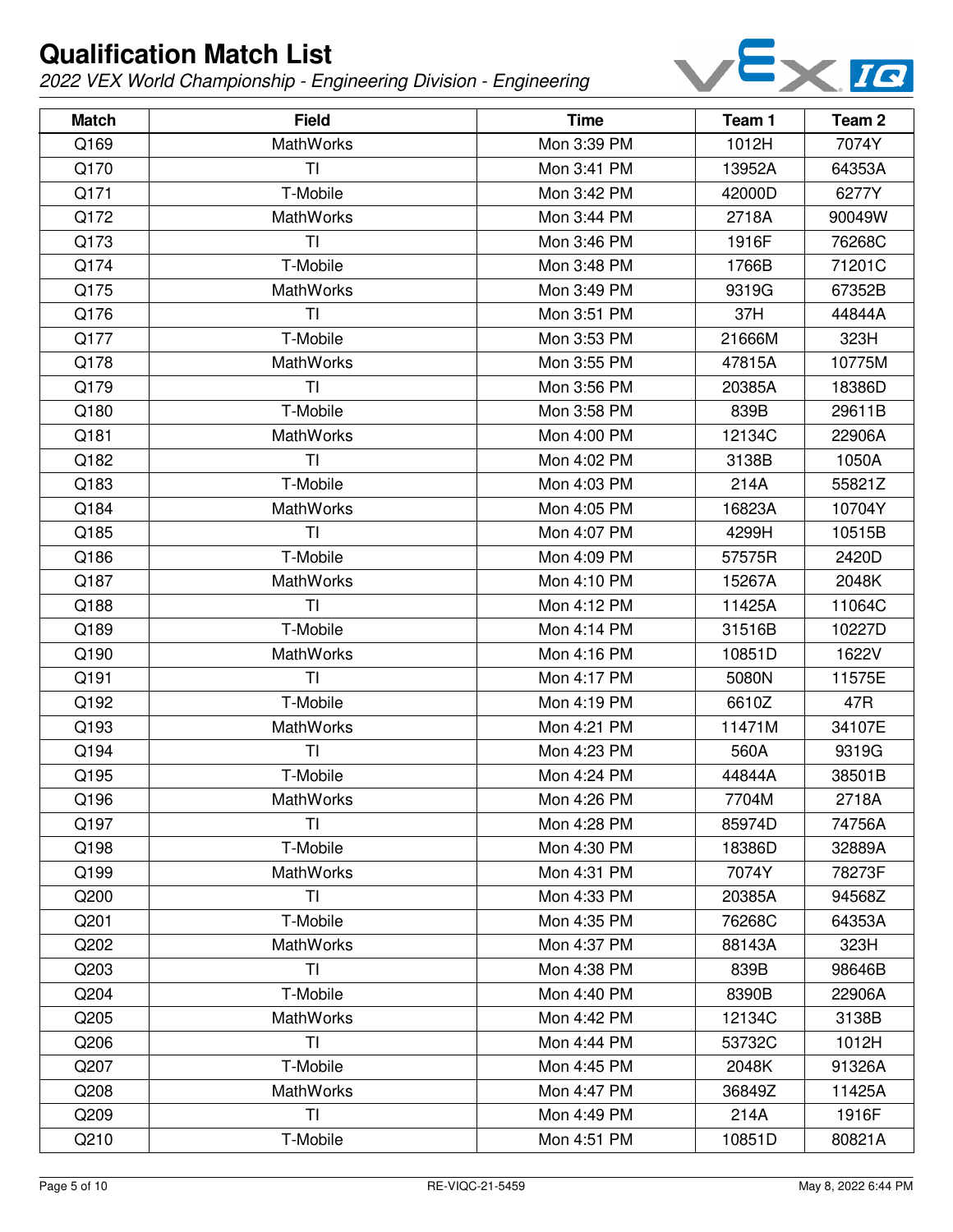

| <b>Match</b> | <b>Field</b>     | <b>Time</b> | Team 1 | Team <sub>2</sub> |
|--------------|------------------|-------------|--------|-------------------|
| Q211         | MathWorks        | Mon 4:52 PM | 31516B | 21666M            |
| Q212         | ΤI               | Mon 4:54 PM | 29611B | 1766B             |
| Q213         | T-Mobile         | Mon 4:56 PM | 11575E | 11471M            |
| Q214         | <b>MathWorks</b> | Mon 4:58 PM | 42000D | 10227D            |
| Q215         | TI               | Mon 4:59 PM | 939A   | 15267A            |
| Q216         | T-Mobile         | Mon 5:01 PM | 84W    | 1622V             |
| Q217         | MathWorks        | Mon 5:03 PM | 85048D | 47815A            |
| Q218         | TI               | Mon 5:05 PM | 10775M | 47R               |
| Q219         | T-Mobile         | Mon 5:06 PM | 6610Z  | 4299H             |
| Q220         | MathWorks        | Mon 5:08 PM | 55821Z | 51190D            |
| Q221         | TI               | Mon 5:10 PM | 10515B | 21124A            |
| Q222         | T-Mobile         | Mon 5:12 PM | 19370A | 90049W            |
| Q223         | MathWorks        | Mon 5:13 PM | 5080N  | 30616A            |
| Q224         | <b>TI</b>        | Mon 5:15 PM | 418N   | 5544F             |
| Q225         | T-Mobile         | Mon 5:17 PM | 25039A | 37H               |
| Q226         | MathWorks        | Mon 5:19 PM | 6277Y  | 1050A             |
| Q227         | TI               | Mon 5:20 PM | 45982A | 13952A            |
| Q228         | T-Mobile         | Mon 5:22 PM | 67352B | 16823A            |
| Q229         | MathWorks        | Mon 5:24 PM | 83203C | 11064C            |
| Q230         | TI               | Mon 5:26 PM | 2420D  | 71201C            |
| Q231         | T-Mobile         | Mon 5:27 PM | 10704Y | 57575R            |
| Q232         | MathWorks        | Mon 5:29 PM | 839B   | 34107E            |
| Q233         | TI               | Mon 5:31 PM | 1766B  | 98646B            |
| Q234         | T-Mobile         | Mon 5:33 PM | 76268C | 53732C            |
| Q235         | MathWorks        | Mon 5:34 PM | 1622V  | 74756A            |
| Q236         | TI               | Mon 5:36 PM | 94568Z | 10851D            |
| Q237         | T-Mobile         | Mon 5:38 PM | 91326A | 32889A            |
| Q238         | MathWorks        | Mon 5:40 PM | 85974D | 6610Z             |
| Q239         | <b>TI</b>        | Mon 5:41 PM | 10227D | 939A              |
| Q240         | T-Mobile         | Mon 5:43 PM | 21124A | 11575E            |
| Q241         | <b>MathWorks</b> | Mon 5:45 PM | 1012H  | 7704M             |
| Q242         | ΤI               | Mon 5:47 PM | 85048D | 214A              |
| Q243         | T-Mobile         | Mon 5:48 PM | 18386D | 19370A            |
| Q244         | MathWorks        | Mon 5:50 PM | 25039A | 29611B            |
| Q245         | TI               | Mon 5:52 PM | 10775M | 36849Z            |
| Q246         | T-Mobile         | Mon 5:54 PM | 6277Y  | 45982A            |
| Q247         | MathWorks        | Mon 5:55 PM | 22906A | 2048K             |
| Q248         | <b>TI</b>        | Mon 5:57 PM | 64353A | 15267A            |
| Q249         | T-Mobile         | Mon 5:59 PM | 7074Y  | 11471M            |
| Q250         | MathWorks        | Mon 6:01 PM | 10704Y | 42000D            |
| Q251         | TI               | Mon 6:02 PM | 90049W | 8390B             |
| Q252         | T-Mobile         | Mon 6:04 PM | 38501B | 84W               |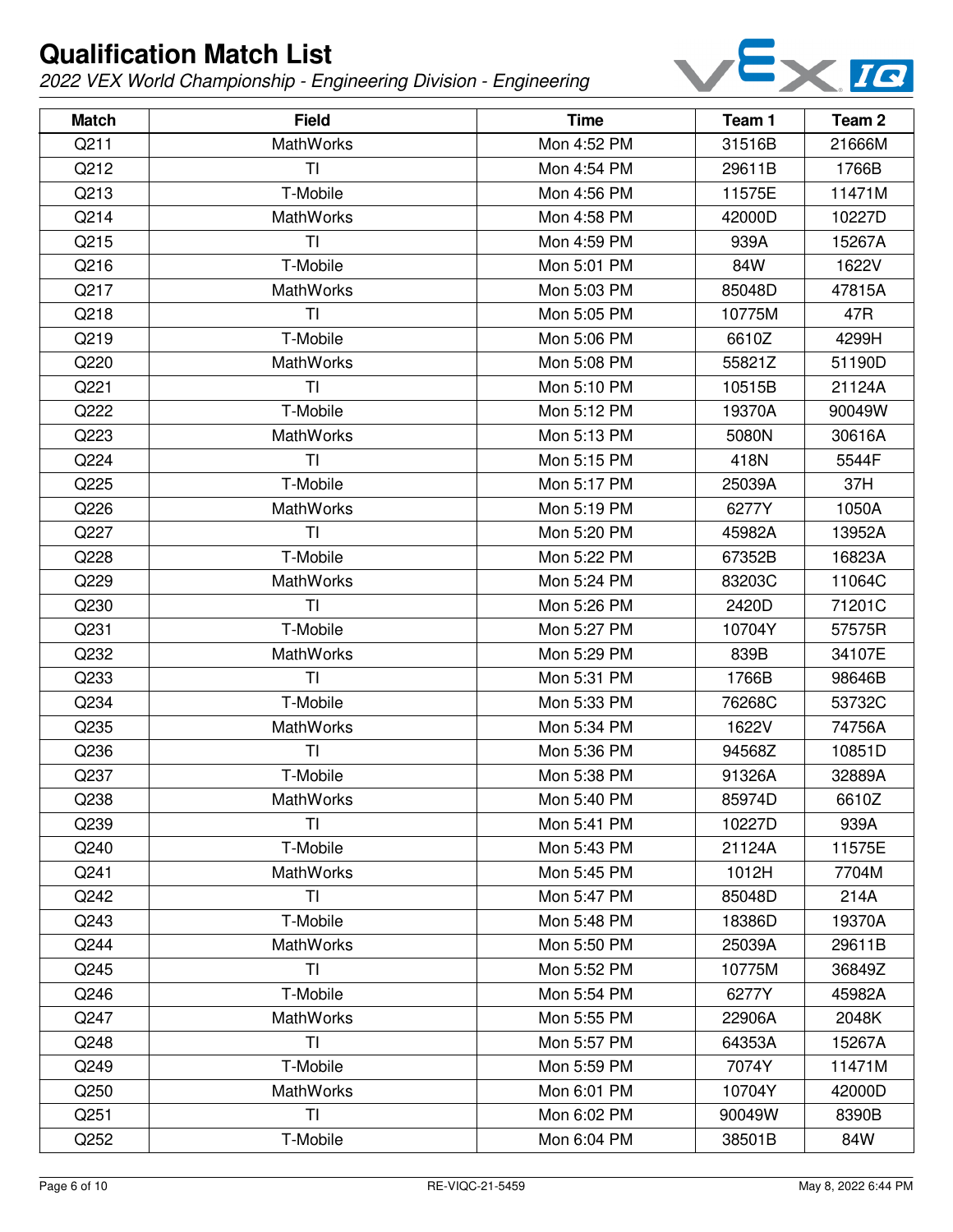

| <b>Match</b> | <b>Field</b>     | <b>Time</b> | Team 1 | Team <sub>2</sub> |
|--------------|------------------|-------------|--------|-------------------|
| Q253         | <b>MathWorks</b> | Mon 6:06 PM | 30616A | 16823A            |
| Q254         | ΤI               | Mon 6:08 PM | 78273F | 20385A            |
| Q255         | T-Mobile         | Mon 6:09 PM | 21666M | 5544F             |
| Q256         | <b>MathWorks</b> | Mon 6:11 PM | 44844A | 2718A             |
| Q257         | TI               | Mon 6:13 PM | 418N   | 3138B             |
| Q258         | T-Mobile         | Mon 6:15 PM | 560A   | 71201C            |
| Q259         | MathWorks        | Mon 6:16 PM | 10515B | 37H               |
| Q260         | TI               | Mon 6:18 PM | 47R    | 83203C            |
| Q261         | T-Mobile         | Mon 6:20 PM | 55821Z | 9319G             |
| Q262         | MathWorks        | Mon 6:22 PM | 5080N  | 2420D             |
| Q263         | TI               | Mon 6:23 PM | 323H   | 57575R            |
| Q264         | T-Mobile         | Mon 6:25 PM | 88143A | 51190D            |
| Q265         | MathWorks        | Mon 6:27 PM | 67352B | 1916F             |
| Q266         | <b>TI</b>        | Mon 6:29 PM | 80821A | 31516B            |
| Q267         | T-Mobile         | Mon 6:30 PM | 1050A  | 4299H             |
| Q268         | MathWorks        | Mon 6:32 PM | 11064C | 12134C            |
| Q269         | <b>TI</b>        | Mon 6:34 PM | 11425A | 47815A            |
| Q270         | T-Mobile         | Mon 6:36 PM | 13952A | 94568Z            |
| Q271         | MathWorks        | Tue 8:15 AM | 32889A | 1766B             |
| Q272         | TI               | Tue 8:16 AM | 29611B | 91326A            |
| Q273         | T-Mobile         | Tue 8:18 AM | 8390B  | 839B              |
| Q274         | MathWorks        | Tue 8:20 AM | 10851D | 20385A            |
| Q275         | TI               | Tue 8:22 AM | 22906A | 7074Y             |
| Q276         | T-Mobile         | Tue 8:24 AM | 214A   | 1622V             |
| Q277         | MathWorks        | Tue 8:26 AM | 939A   | 98646B            |
| Q278         | TI               | Tue 8:27 AM | 37H    | 30616A            |
| Q279         | T-Mobile         | Tue 8:29 AM | 11575E | 6277Y             |
| Q280         | MathWorks        | Tue 8:31 AM | 64353A | 78273F            |
| Q281         | TI               | Tue 8:33 AM | 11471M | 7704M             |
| Q282         | T-Mobile         | Tue 8:35 AM | 76268C | 560A              |
| Q283         | <b>MathWorks</b> | Tue 8:37 AM | 18386D | 90049W            |
| Q284         | TI               | Tue 8:38 AM | 38501B | 88143A            |
| Q285         | T-Mobile         | Tue 8:40 AM | 71201C | 418N              |
| Q286         | <b>MathWorks</b> | Tue 8:42 AM | 47R    | 44844A            |
| Q287         | TI               | Tue 8:44 AM | 45982A | 21124A            |
| Q288         | T-Mobile         | Tue 8:46 AM | 84W    | 2718A             |
| Q289         | <b>MathWorks</b> | Tue 8:48 AM | 4299H  | 31516B            |
| Q290         | TI               | Tue 8:49 AM | 323H   | 85974D            |
| Q291         | T-Mobile         | Tue 8:51 AM | 83203C | 21666M            |
| Q292         | MathWorks        | Tue 8:53 AM | 51190D | 36849Z            |
| Q293         | TI               | Tue 8:55 AM | 42000D | 10775M            |
| Q294         | T-Mobile         | Tue 8:57 AM | 15267A | 85048D            |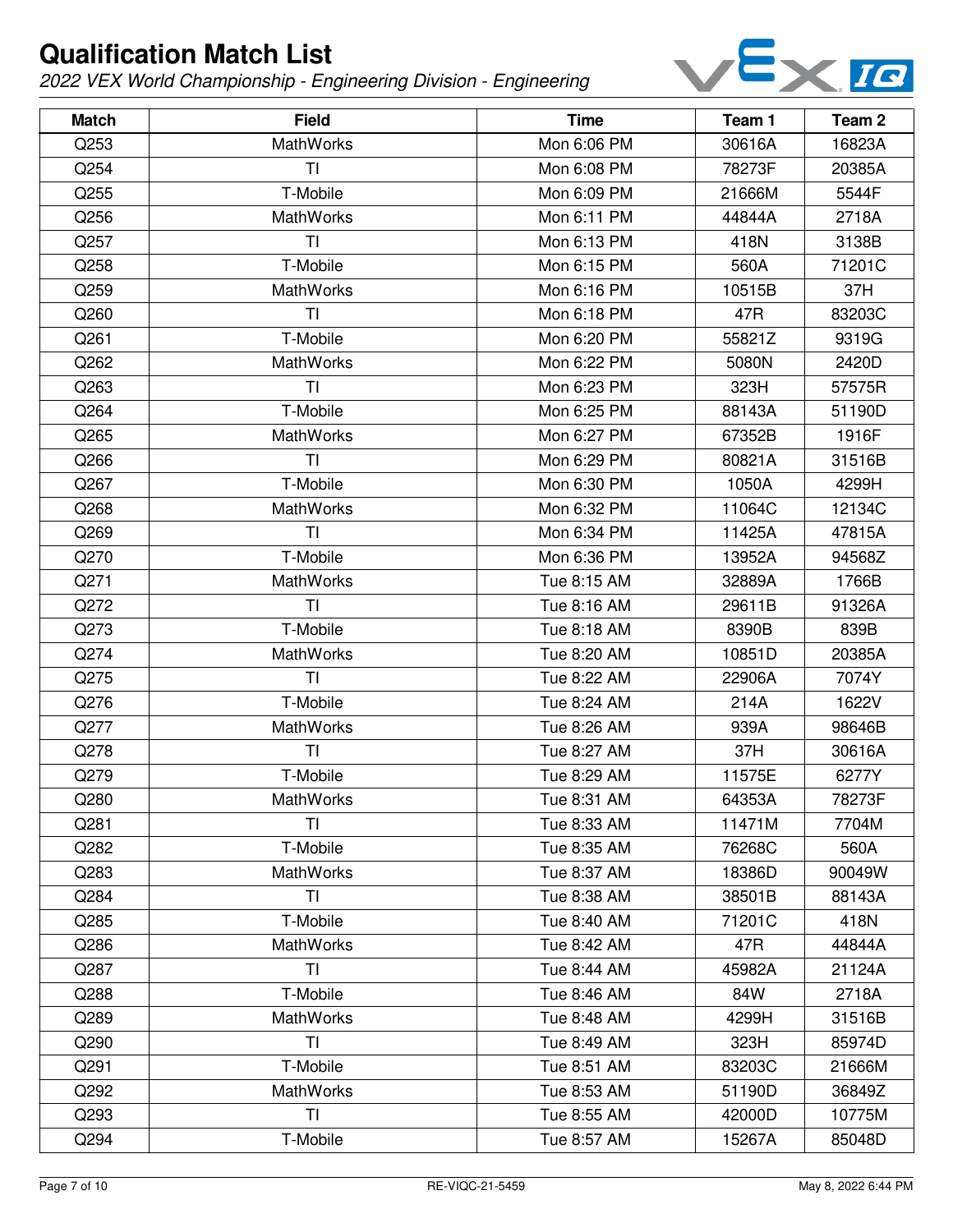

| <b>Match</b> | <b>Field</b>     | <b>Time</b>  | Team 1 | Team 2 |
|--------------|------------------|--------------|--------|--------|
| Q295         | MathWorks        | Tue 8:59 AM  | 74756A | 2420D  |
| Q296         | TI               | Tue 9:00 AM  | 1916F  | 53732C |
| Q297         | T-Mobile         | Tue 9:02 AM  | 47815A | 19370A |
| Q298         | MathWorks        | Tue 9:04 AM  | 16823A | 34107E |
| Q299         | TI               | Tue 9:06 AM  | 11064C | 10704Y |
| Q300         | T-Mobile         | Tue 9:08 AM  | 6610Z  | 1012H  |
| Q301         | <b>MathWorks</b> | Tue 9:10 AM  | 55821Z | 13952A |
| Q302         | ΤI               | Tue 9:11 AM  | 9319G  | 10515B |
| Q303         | T-Mobile         | Tue 9:13 AM  | 2048K  | 80821A |
| Q304         | <b>MathWorks</b> | Tue 9:15 AM  | 10227D | 11425A |
| Q305         | TI               | Tue 9:17 AM  | 3138B  | 25039A |
| Q306         | T-Mobile         | Tue 9:19 AM  | 5080N  | 67352B |
| Q307         | <b>MathWorks</b> | Tue 9:21 AM  | 57575R | 5544F  |
| Q308         | TI               | Tue 9:22 AM  | 1050A  | 12134C |
| Q309         | T-Mobile         | Tue 9:24 AM  | 4299H  | 84W    |
| Q310         | MathWorks        | Tue 9:26 AM  | 45982A | 76268C |
| Q311         | TI               | Tue 9:28 AM  | 18386D | 47R    |
| Q312         | T-Mobile         | Tue 9:30 AM  | 90049W | 88143A |
| Q313         | MathWorks        | Tue 9:32 AM  | 29611B | 83203C |
| Q314         | TI               | Tue 9:33 AM  | 8390B  | 7074Y  |
| Q315         | T-Mobile         | Tue 9:35 AM  | 22906A | 38501B |
| Q316         | <b>MathWorks</b> | Tue 9:37 AM  | 15267A | 44844A |
| Q317         | TI               | Tue 9:39 AM  | 31516B | 78273F |
| Q318         | T-Mobile         | Tue 9:41 AM  | 36849Z | 10704Y |
| Q319         | MathWorks        | Tue 9:43 AM  | 85048D | 6277Y  |
| Q320         | TI               | Tue 9:44 AM  | 94568Z | 214A   |
| Q321         | T-Mobile         | Tue 9:46 AM  | 9319G  | 839B   |
| Q322         | MathWorks        | Tue 9:48 AM  | 2048K  | 53732C |
| Q323         | TI               | Tue 9:50 AM  | 51190D | 10515B |
| Q324         | T-Mobile         | Tue 9:52 AM  | 2718A  | 10851D |
| Q325         | <b>MathWorks</b> | Tue 9:54 AM  | 64353A | 11425A |
| Q326         | TI               | Tue 9:55 AM  | 91326A | 560A   |
| Q327         | T-Mobile         | Tue 9:57 AM  | 57575R | 19370A |
| Q328         | <b>MathWorks</b> | Tue 9:59 AM  | 323H   | 3138B  |
| Q329         | ΤI               | Tue 10:01 AM | 85974D | 10775M |
| Q330         | T-Mobile         | Tue 10:03 AM | 20385A | 71201C |
| Q331         | <b>MathWorks</b> | Tue 10:05 AM | 1916F  | 1050A  |
| Q332         | ΤI               | Tue 10:06 AM | 12134C | 80821A |
| Q333         | T-Mobile         | Tue 10:08 AM | 67352B | 37H    |
| Q334         | <b>MathWorks</b> | Tue 10:10 AM | 11471M | 42000D |
| Q335         | TI               | Tue 10:12 AM | 21666M | 2420D  |
| Q336         | T-Mobile         | Tue 10:14 AM | 11575E | 1766B  |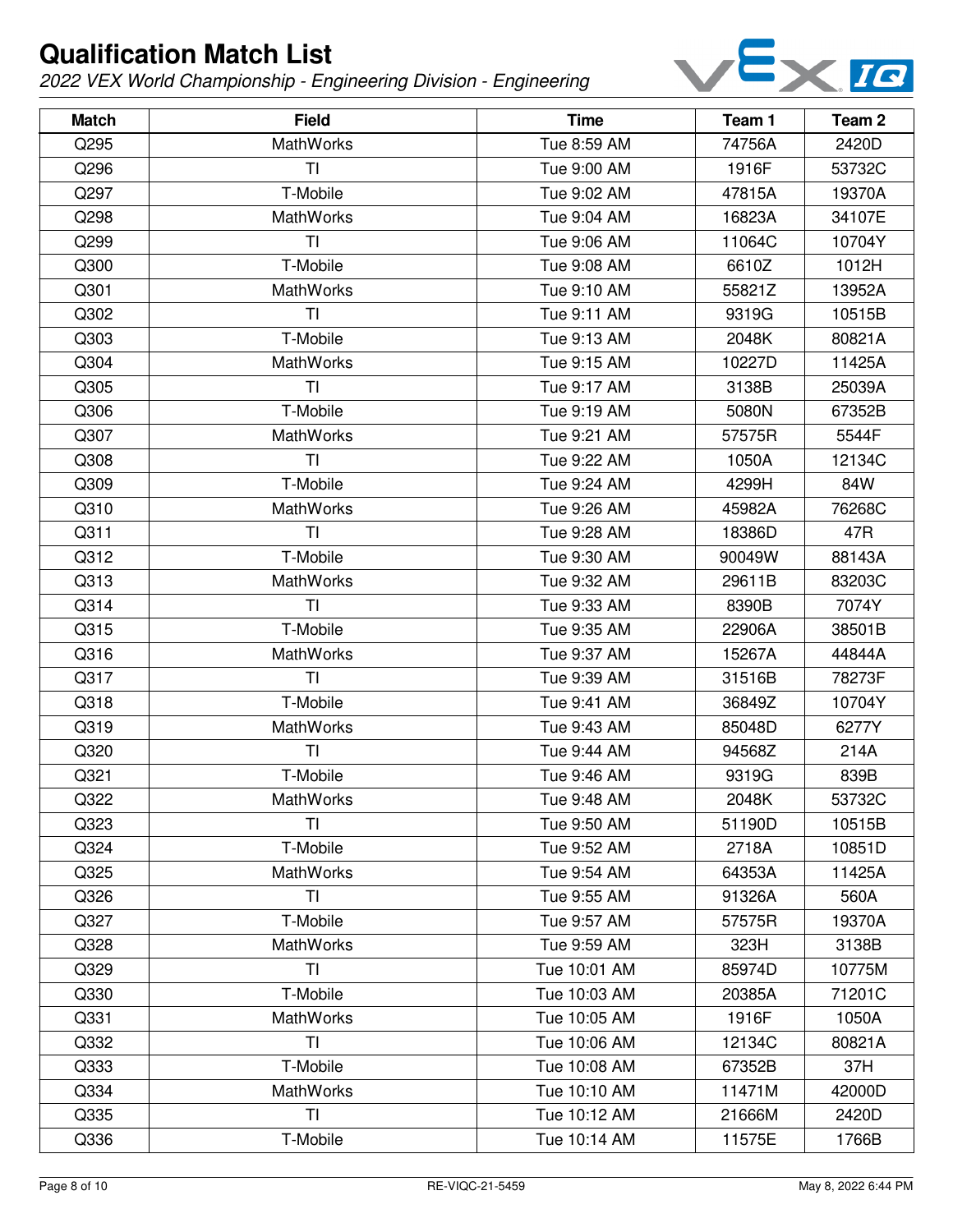

| <b>Match</b> | <b>Field</b>     | <b>Time</b>  | Team 1 | Team <sub>2</sub> |
|--------------|------------------|--------------|--------|-------------------|
| Q337         | <b>MathWorks</b> | Tue 10:16 AM | 939A   | 1012H             |
| Q338         | TI               | Tue 10:17 AM | 10227D | 418N              |
| Q339         | T-Mobile         | Tue 10:19 AM | 32889A | 5080N             |
| Q340         | <b>MathWorks</b> | Tue 10:21 AM | 16823A | 55821Z            |
| Q341         | ΤI               | Tue 10:23 AM | 47815A | 7704M             |
| Q342         | T-Mobile         | Tue 10:25 AM | 34107E | 13952A            |
| Q343         | <b>MathWorks</b> | Tue 10:27 AM | 5544F  | 25039A            |
| Q344         | TI               | Tue 10:28 AM | 21124A | 11064C            |
| Q345         | T-Mobile         | Tue 10:30 AM | 98646B | 6610Z             |
| Q346         | MathWorks        | Tue 10:32 AM | 1622V  | 30616A            |
| Q347         | T <sub>l</sub>   | Tue 10:34 AM | 74756A | 76268C            |
| Q348         | T-Mobile         | Tue 10:36 AM | 53732C | 44844A            |
| Q349         | <b>MathWorks</b> | Tue 10:38 AM | 11425A | 2718A             |
| Q350         | TI               | Tue 10:39 AM | 84W    | 57575R            |
| Q351         | T-Mobile         | Tue 10:41 AM | 12134C | 9319G             |
| Q352         | <b>MathWorks</b> | Tue 10:43 AM | 2048K  | 47R               |
| Q353         | TI               | Tue 10:45 AM | 94568Z | 15267A            |
| Q354         | T-Mobile         | Tue 10:47 AM | 80821A | 22906A            |
| Q355         | <b>MathWorks</b> | Tue 10:49 AM | 214A   | 91326A            |
| Q356         | TI               | Tue 10:50 AM | 10704Y | 31516B            |
| Q357         | T-Mobile         | Tue 10:52 AM | 8390B  | 18386D            |
| Q358         | MathWorks        | Tue 10:54 AM | 19370A | 85974D            |
| Q359         | T <sub>l</sub>   | Tue 10:56 AM | 55821Z | 11471M            |
| Q360         | T-Mobile         | Tue 10:58 AM | 45982A | 21666M            |
| Q361         | MathWorks        | Tue 11:00 AM | 13952A | 5080N             |
| Q362         | TI               | Tue 11:01 AM | 34107E | 560A              |
| Q363         | T-Mobile         | Tue 11:03 AM | 11064C | 67352B            |
| Q364         | MathWorks        | Tue 11:05 AM | 1766B  | 51190D            |
| Q365         | <b>TI</b>        | Tue 11:07 AM | 10227D | 29611B            |
| Q366         | T-Mobile         | Tue 11:09 AM | 71201C | 11575E            |
| Q367         | <b>MathWorks</b> | Tue 11:11 AM | 30616A | 88143A            |
| Q368         | TI               | Tue 11:12 AM | 7704M  | 6610Z             |
| Q369         | T-Mobile         | Tue 11:14 AM | 418N   | 2420D             |
| Q370         | <b>MathWorks</b> | Tue 11:16 AM | 42000D | 5544F             |
| Q371         | TI               | Tue 11:18 AM | 10775M | 4299H             |
| Q372         | T-Mobile         | Tue 11:20 AM | 83203C | 36849Z            |
| Q373         | <b>MathWorks</b> | Tue 11:22 AM | 10515B | 10851D            |
| Q374         | <b>TI</b>        | Tue 11:23 AM | 839B   | 7074Y             |
| Q375         | T-Mobile         | Tue 11:25 AM | 78273F | 32889A            |
| Q376         | <b>MathWorks</b> | Tue 11:27 AM | 323H   | 21124A            |
| Q377         | TI               | Tue 11:29 AM | 1012H  | 90049W            |
| Q378         | T-Mobile         | Tue 11:31 AM | 37H    | 47815A            |